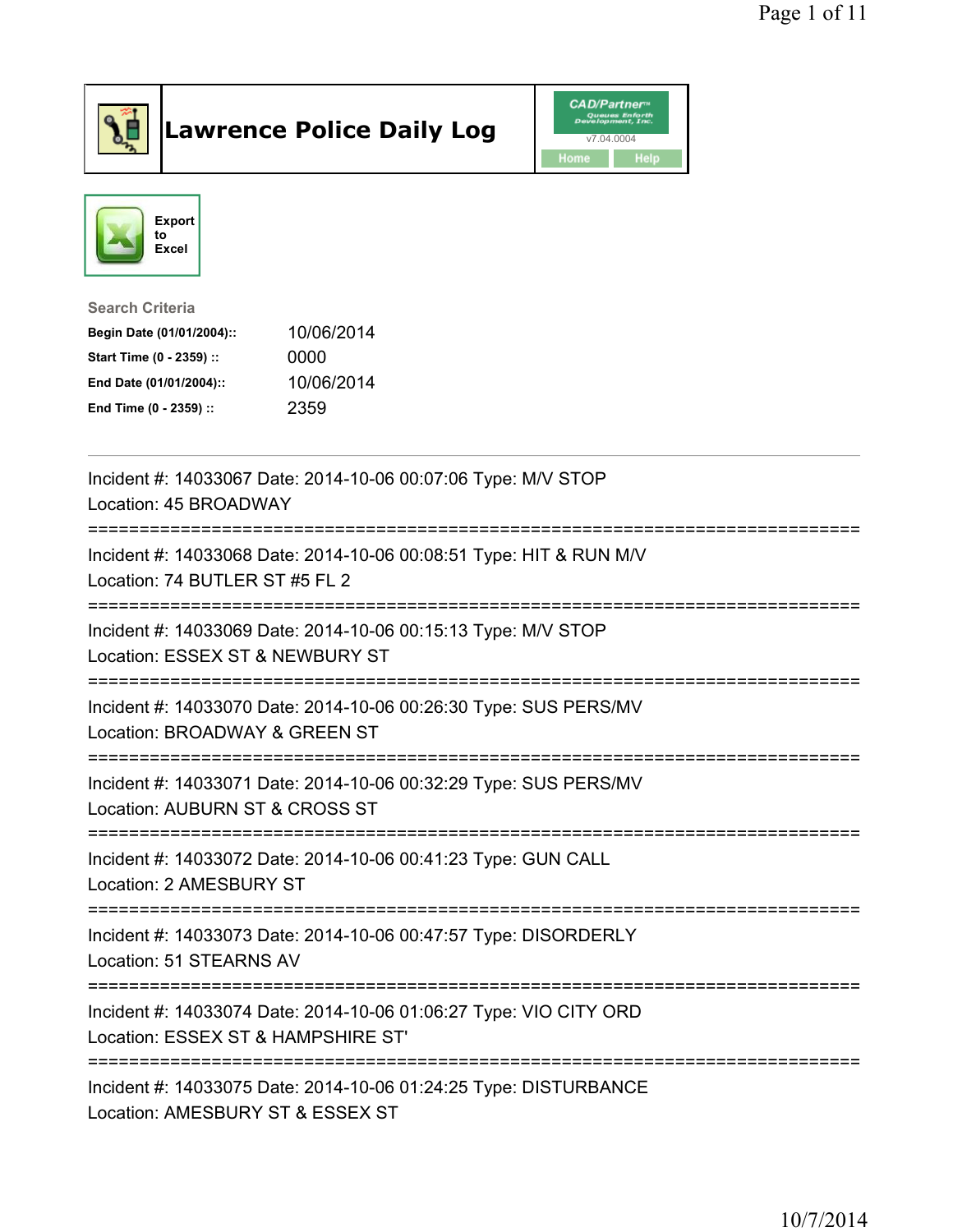| Incident #: 14033076 Date: 2014-10-06 01:28:56 Type: UNKNOWN PROB<br>Location: ESSEX ST & NEWBURY ST                                   |
|----------------------------------------------------------------------------------------------------------------------------------------|
| Incident #: 14033077 Date: 2014-10-06 01:31:15 Type: GENERAL SERV<br>Location: 12 DORCHESTER ST FL 1                                   |
| :====================<br>Incident #: 14033078 Date: 2014-10-06 01:33:35 Type: B&E/PAST<br>Location: ADVANCED AUTO PARTS / 183 BROADWAY |
| Incident #: 14033079 Date: 2014-10-06 01:43:01 Type: SPECIAL CHECK<br>Location: 0 AMESBURY ST                                          |
| Incident #: 14033080 Date: 2014-10-06 01:51:49 Type: M/V STOP<br>Location: BRADFORD ST & BROADWAY                                      |
| Incident #: 14033081 Date: 2014-10-06 01:52:05 Type: SUS PERS/MV<br>Location: 284 BROADWAY                                             |
| Incident #: 14033083 Date: 2014-10-06 02:09:23 Type: SPECIAL CHECK<br><b>Location: COMMUNITY AV</b>                                    |
| Incident #: 14033082 Date: 2014-10-06 02:11:18 Type: DOMESTIC/PROG<br>Location: 26 STEARNS AV                                          |
| Incident #: 14033084 Date: 2014-10-06 02:19:45 Type: M/V STOP<br>Location: HAFFNERS CAR WASH / 330 S BROADWAY                          |
| Incident #: 14033085 Date: 2014-10-06 02:29:37 Type: CK WELL BEING<br>Location: 54 ESSEX ST FL 2                                       |
| Incident #: 14033086 Date: 2014-10-06 02:33:12 Type: M/V STOP<br><b>Location: MAY ST</b>                                               |
| Incident #: 14033087 Date: 2014-10-06 02:56:34 Type: M/V STOP<br>Location: BROADWAY & ESSEX ST                                         |
| Incident #: 14033088 Date: 2014-10-06 03:02:33 Type: SUS PERS/MV<br>Location: 284 BROADWAY                                             |
| Incident #: 14033089 Date: 2014-10-06 03:21:08 Type: ALARM/BURG<br>$L$ section: $CADII$ IZ MADIZET $/54$ DEDIZELEV CT $H\Lambda$       |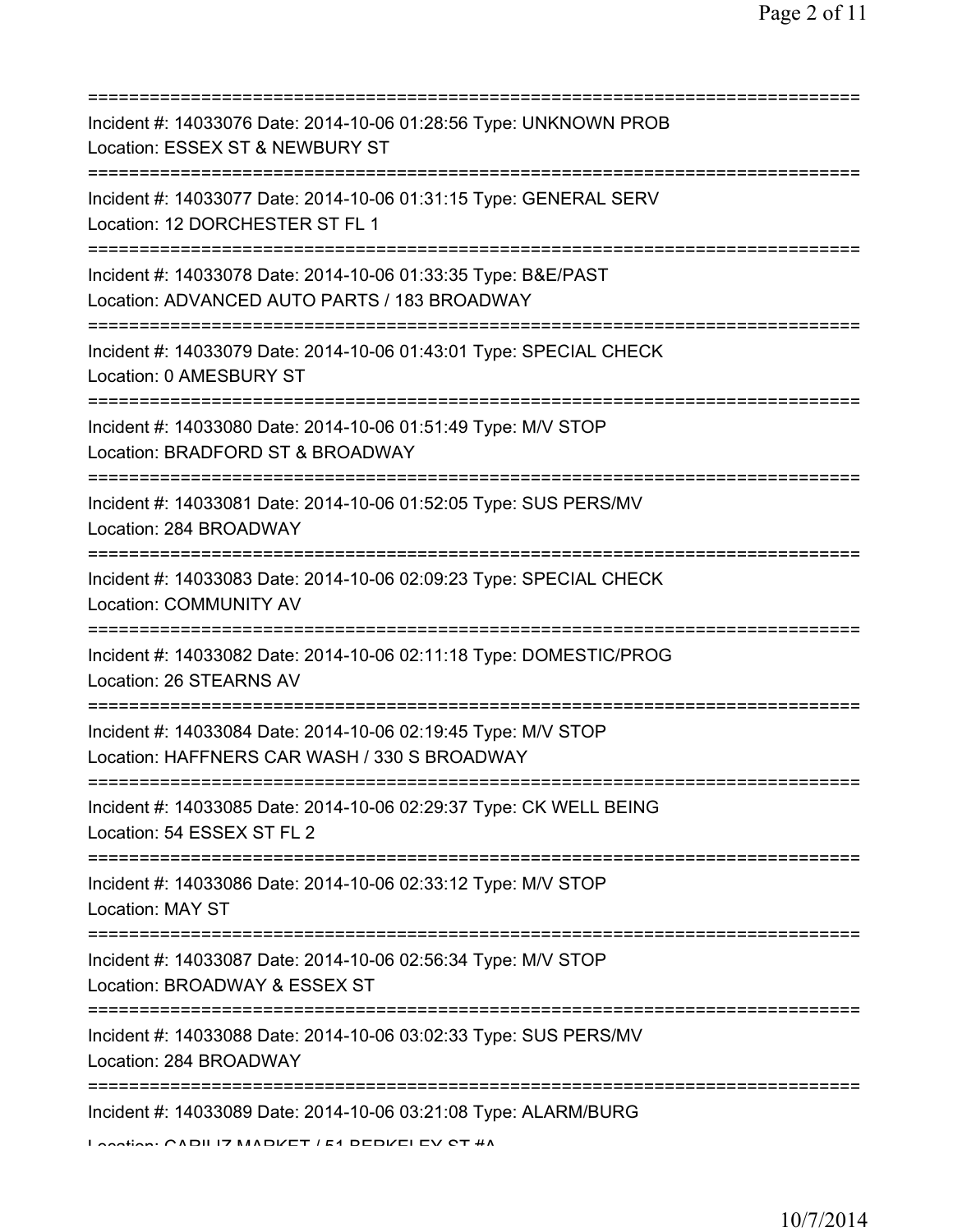| Incident #: 14033090 Date: 2014-10-06 04:09:57 Type: NOISE ORD<br>Location: 3 EASTON ST FL 1                                |
|-----------------------------------------------------------------------------------------------------------------------------|
| Incident #: 14033091 Date: 2014-10-06 04:17:46 Type: SUS PERS/MV<br>Location: BIDERS MUSIC CO/FURNITURE / 138 S BROADWAY    |
| Incident #: 14033092 Date: 2014-10-06 05:13:23 Type: NOTIFICATION<br>Location: 14 SARGENT AV                                |
| Incident #: 14033093 Date: 2014-10-06 05:25:20 Type: ALARM/BURG<br>Location: KEY POLEMER / 17 SHEPARD ST                    |
| Incident #: 14033094 Date: 2014-10-06 06:40:10 Type: GUN CALL<br>Location: 3 EASTON ST                                      |
| Incident #: 14033095 Date: 2014-10-06 07:24:04 Type: PARK & WALK<br>Location: BROADWAY<br>:================================ |
| Incident #: 14033096 Date: 2014-10-06 07:30:29 Type: SUS PERS/MV<br>Location: CANAL ST & MILL ST                            |
| Incident #: 14033097 Date: 2014-10-06 07:45:34 Type: ALARM/BURG<br>Location: US MARSHALLS / 499 ESSEX ST                    |
| Incident #: 14033098 Date: 2014-10-06 07:50:50 Type: SEX OFF. PAST<br>Location: ARLINGTON SCHOOL / 150 ARLINGTON ST         |
| Incident #: 14033099 Date: 2014-10-06 07:57:29 Type: LIC PLATE STO<br>Location: 49 BASSWOOD ST                              |
| Incident #: 14033100 Date: 2014-10-06 08:06:03 Type: ALARM/BURG<br>Location: GANGI REALTY / 273 PROSPECT ST                 |
| Incident #: 14033101 Date: 2014-10-06 08:12:05 Type: M/V STOP<br>Location: HAMPSHIRE ST & METHUEN ST                        |
| =========================<br>Incident #: 14033102 Date: 2014-10-06 08:19:06 Type: TOW OF M/V<br>Location: 43 MYRTLE ST      |
| ========================<br>Incident #: 14033104 Date: 2014-10-06 08:38:28 Type: ALARM/BURG                                 |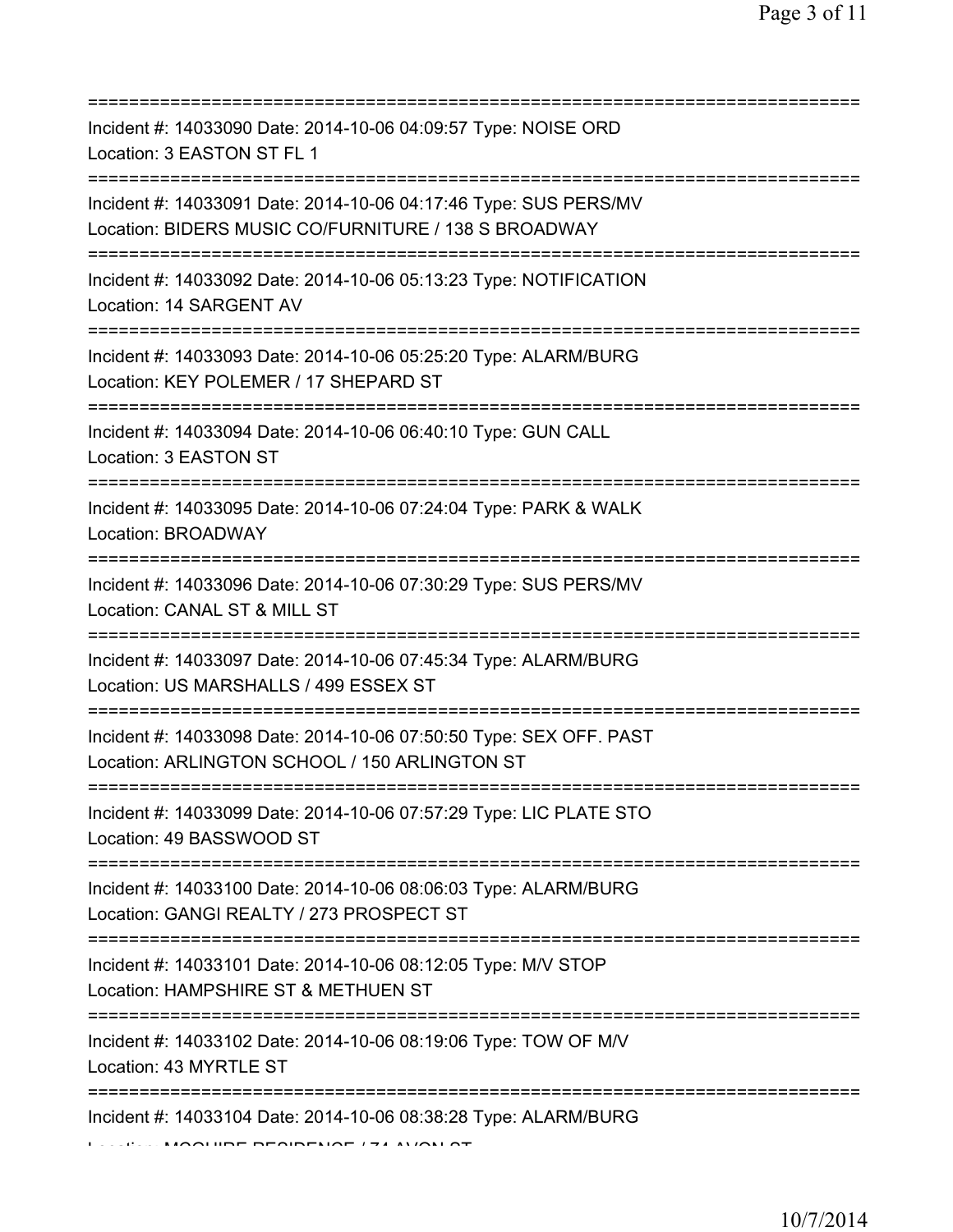=========================================================================== Incident #: 14033103 Date: 2014-10-06 08:38:51 Type: ALARMS Location: DUFFY RESIDENCE / 16 DARTMOUTH ST =========================================================================== Incident #: 14033105 Date: 2014-10-06 08:39:12 Type: TOW OF M/V Location: 158 PROSPECT ST =========================================================================== Incident #: 14033106 Date: 2014-10-06 08:44:47 Type: M/V STOP Location: EXCHANGE ST & MYRTLE ST =========================================================================== Incident #: 14033107 Date: 2014-10-06 08:47:59 Type: ALARM/BURG Location: SAIGON MARKET / 298 S UNION ST =========================================================================== Incident #: 14033108 Date: 2014-10-06 08:49:44 Type: GENERAL SERV Location: 28 RIDGEWOOD CIR =========================================================================== Incident #: 14033109 Date: 2014-10-06 08:51:45 Type: LARCENY/PAST Location: 15 CAMELLA TEOLI WY =========================================================================== Incident #: 14033110 Date: 2014-10-06 08:55:28 Type: TOW OF M/V Location: HAVERHILL ST & RESERVOIR ST =========================================================================== Incident #: 14033111 Date: 2014-10-06 09:18:08 Type: TOW OF M/V Location: 375 HAVERHILL ST =========================================================================== Incident #: 14033112 Date: 2014-10-06 09:19:29 Type: PARK & WALK Location: SOUTH =========================================================================== Incident #: 14033113 Date: 2014-10-06 09:20:44 Type: PARK & WALK Location: NORTH =========================================================================== Incident #: 14033114 Date: 2014-10-06 09:24:45 Type: SUS PERS/MV Location: RESERVOIR ST =========================================================================== Incident #: 14033115 Date: 2014-10-06 09:32:05 Type: MISSING PERS Location: 16 CYPRESS ST =========================================================================== Incident #: 14033116 Date: 2014-10-06 09:42:47 Type: MV/BLOCKING Location: 6 DOLAN CT =========================================================================== Incident #: 14033117 Date: 2014-10-06 09:43:56 Type: DRUG VIO Location: 233 HAVERHILL ST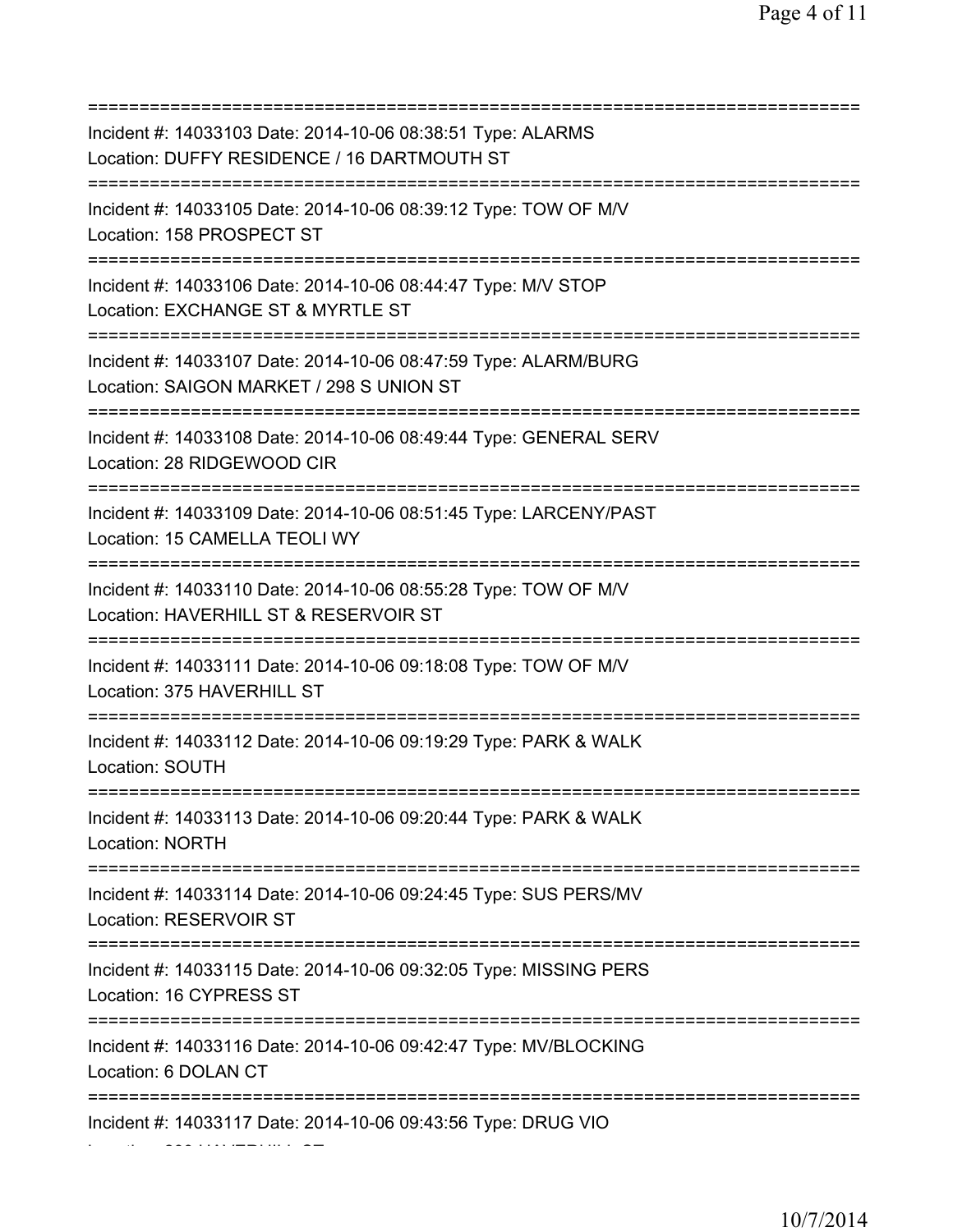| Incident #: 14033118 Date: 2014-10-06 09:49:36 Type: ALARM/BURG<br>Location: 83 ESSEX ST                                              |
|---------------------------------------------------------------------------------------------------------------------------------------|
| Incident #: 14033119 Date: 2014-10-06 09:56:49 Type: M/V STOP<br>Location: 255 ESSEX ST                                               |
| Incident #: 14033120 Date: 2014-10-06 09:58:47 Type: MV/BLOCKING<br>Location: CANAL ST & MILL ST                                      |
| Incident #: 14033121 Date: 2014-10-06 10:03:25 Type: M/V STOP<br>Location: APPLETON ST & ESSEX ST                                     |
| Incident #: 14033122 Date: 2014-10-06 10:03:36 Type: LARCENY/PAST<br>Location: 15 CAMELLA TEOLI WY<br>:============================== |
| Incident #: 14033123 Date: 2014-10-06 10:08:33 Type: M/V STOP<br>Location: 37 LAWRENCE ST<br>.----------------------------------      |
| Incident #: 14033124 Date: 2014-10-06 10:18:35 Type: SUS PERS/MV<br>Location: FRENCH SOCIAL CLUB / 120 BROADWAY                       |
| Incident #: 14033125 Date: 2014-10-06 10:23:34 Type: ALARM/BURG<br>Location: GLENN GARY CONTRACTING / 26 ISLAND ST                    |
| Incident #: 14033126 Date: 2014-10-06 10:27:18 Type: 209A/SERVE<br>Location: 26 CHESTER ST                                            |
| Incident #: 14033127 Date: 2014-10-06 10:30:35 Type: ALARM/BURG<br>Location: 85 MANCHESTER ST                                         |
| Incident #: 14033128 Date: 2014-10-06 10:40:35 Type: A&B PAST<br>Location: 91 EMMETT ST                                               |
| Incident #: 14033129 Date: 2014-10-06 10:55:19 Type: SUS PERS/MV<br>Location: CENTRAL CATHOLIC HIGH SCHOOL / 300 HAMPSHIRE ST         |
| Incident #: 14033130 Date: 2014-10-06 11:01:40 Type: M/V STOP<br>Location: BROADWAY & CONCORD ST                                      |
| Incident #: 14033131 Date: 2014-10-06 11:01:45 Type: ALARM/BURG                                                                       |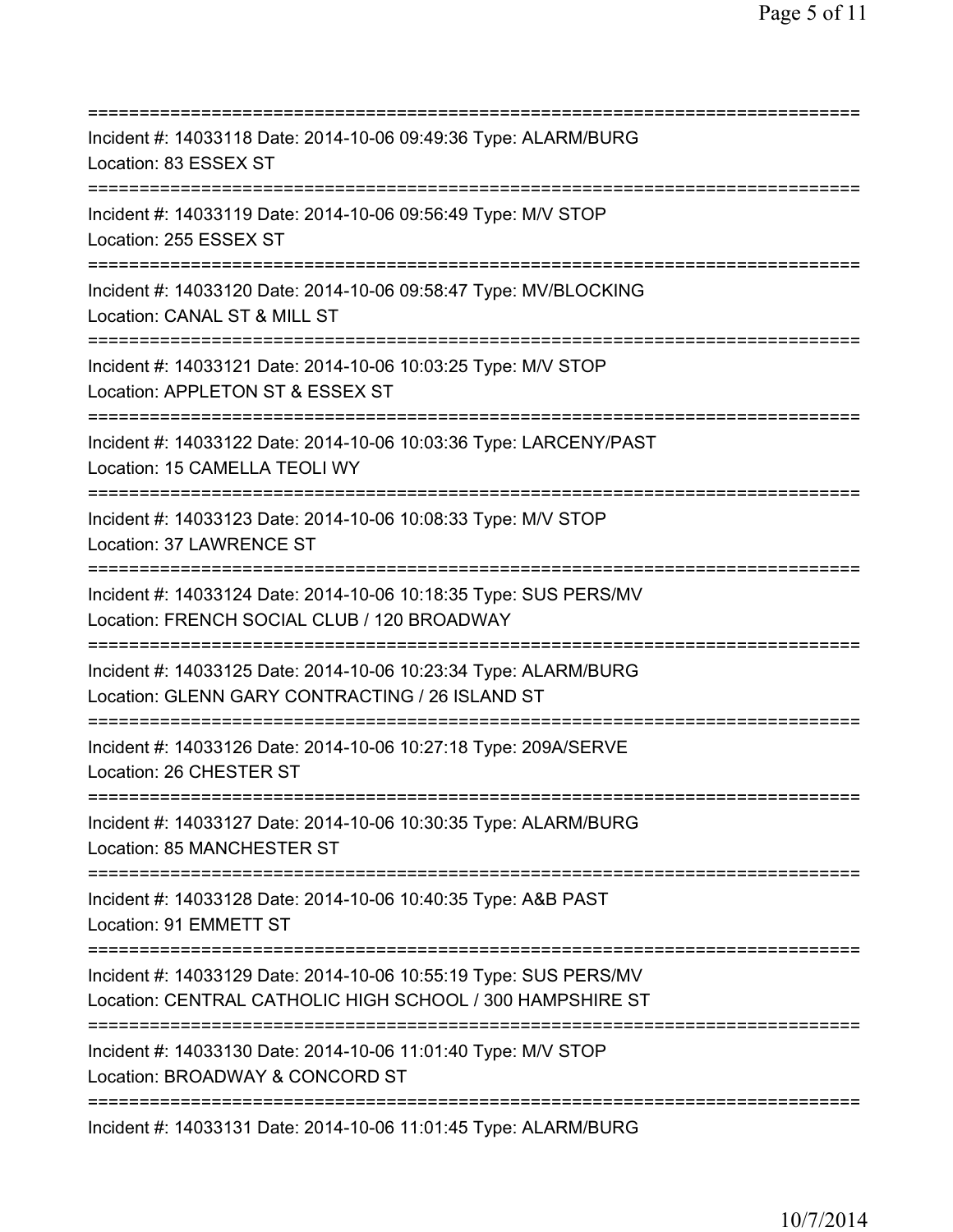| ==========================                                                                                                           |
|--------------------------------------------------------------------------------------------------------------------------------------|
| Incident #: 14033132 Date: 2014-10-06 11:05:03 Type: M/V STOP<br>Location: 276 BROADWAY                                              |
| Incident #: 14033133 Date: 2014-10-06 11:07:48 Type: M/V STOP<br>Location: CVS PHARMACY / 266 BROADWAY                               |
| Incident #: 14033134 Date: 2014-10-06 11:15:11 Type: TOW OF M/V<br>Location: 266 BROADWAY                                            |
| Incident #: 14033135 Date: 2014-10-06 11:21:32 Type: WOMAN DOWN<br>Location: ESSEX ST & NEWBURY ST<br>:====================          |
| Incident #: 14033136 Date: 2014-10-06 11:26:27 Type: 209A/SERVE<br>Location: 288 FARNHAM ST<br>===================================== |
| Incident #: 14033137 Date: 2014-10-06 11:33:03 Type: INVESTIGATION<br>Location: 63 AMES ST                                           |
| Incident #: 14033138 Date: 2014-10-06 11:40:04 Type: M/V STOP<br>Location: AMESBURY ST & LEBANON ST                                  |
| Incident #: 14033139 Date: 2014-10-06 11:43:38 Type: 911 HANG UP<br>Location: TD BANK NORTH / 305 S BROADWAY                         |
| Incident #: 14033140 Date: 2014-10-06 11:52:52 Type: M/V STOP<br>Location: 91 OAK ST                                                 |
| Incident #: 14033141 Date: 2014-10-06 12:01:07 Type: ALARM/BURG<br>Location: 71 DUCKETT AV                                           |
| Incident #: 14033142 Date: 2014-10-06 12:14:14 Type: M/V STOP<br>Location: 159 ESSEX ST                                              |
| Incident #: 14033143 Date: 2014-10-06 12:15:28 Type: CK WELL BEING<br>Location: 198 ESSEX ST #516                                    |
| Incident #: 14033144 Date: 2014-10-06 12:31:33 Type: SUS PERS/MV<br>Location: BROOK STREET PARK CALLBOX / 67 BROOK ST                |
| =========================<br>Incident #: 14033145 Date: 2014-10-06 12:44:16 Type: DRUG VIO                                           |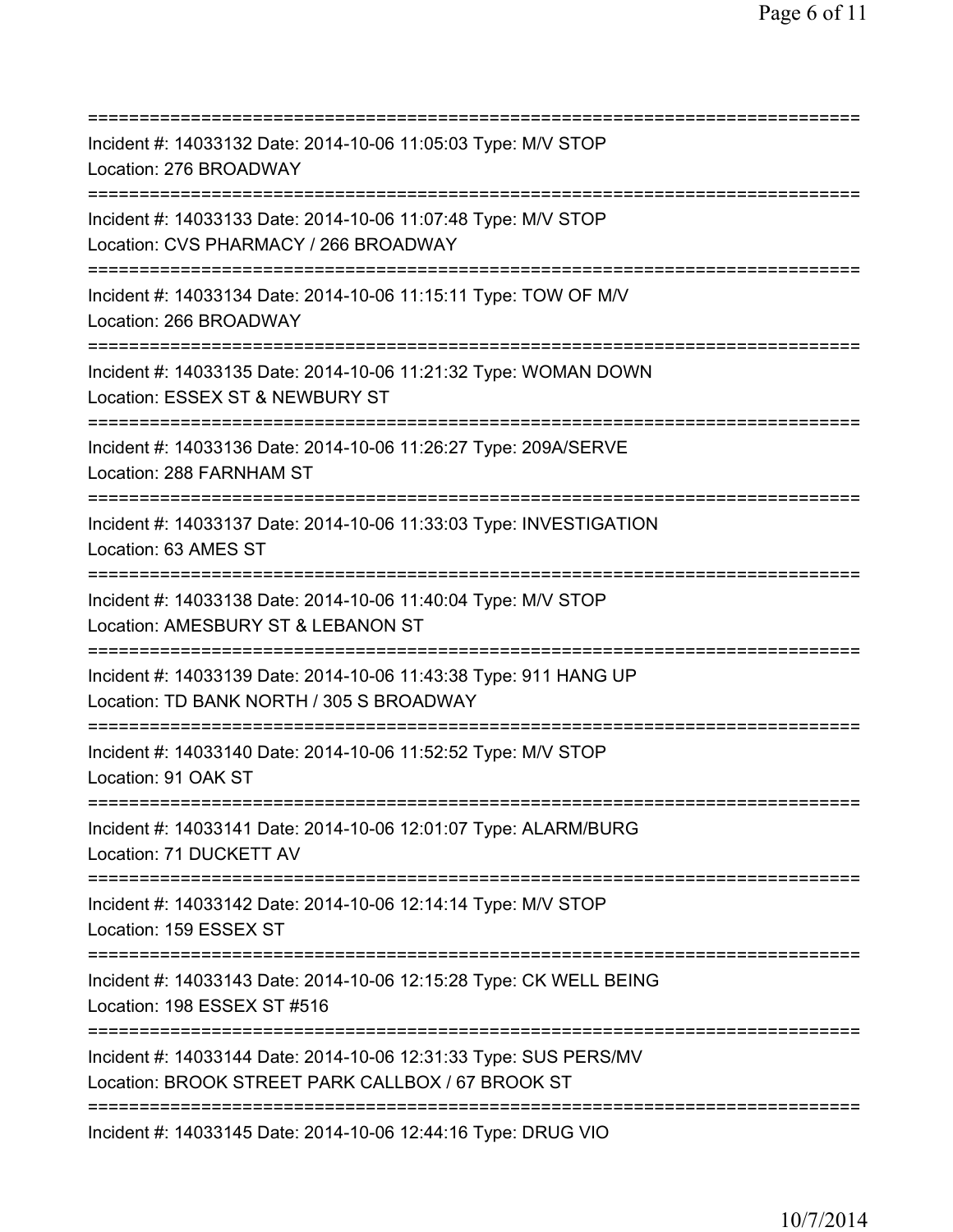| Location: 44 MELVIN ST<br>;===================================                                                                      |
|-------------------------------------------------------------------------------------------------------------------------------------|
| Incident #: 14033146 Date: 2014-10-06 12:52:30 Type: INVESTIGATION<br>Location: 90 LOWELL ST<br>;================================== |
| Incident #: 14033147 Date: 2014-10-06 12:52:35 Type: LARCENY/PAST<br>Location: 20 SULLIVAN AV<br>.--------------------------------- |
| Incident #: 14033148 Date: 2014-10-06 13:11:22 Type: HIT & RUN M/V<br>Location: 73 WINTHROP AV                                      |
| Incident #: 14033149 Date: 2014-10-06 13:29:43 Type: AUTO ACC/NO PI<br>Location: COLUMBIA GAS / 55 MARSTON ST                       |
| Incident #: 14033150 Date: 2014-10-06 13:39:27 Type: M/V STOP<br>Location: RAILROAD                                                 |
| Incident #: 14033152 Date: 2014-10-06 13:47:23 Type: SUS PERS/MV<br>Location: MONARCH APARTMENTS / 210 MERRIMACK                    |
| Incident #: 14033151 Date: 2014-10-06 13:50:30 Type: SUS PERS/MV<br>Location: MONARCH APARTMENTS / 210 MERRIMACK ST                 |
| Incident #: 14033155 Date: 2014-10-06 13:53:50 Type: M/V STOP<br>Location: 55 WINTHROP AV                                           |
| Incident #: 14033154 Date: 2014-10-06 13:57:12 Type: CK WELL BEING<br>Location: 208 PHILLIPS ST                                     |
| Incident #: 14033153 Date: 2014-10-06 13:57:41 Type: INVESTIGATION<br>Location: 70 N PARISH RD                                      |
| :=========================<br>Incident #: 14033156 Date: 2014-10-06 14:07:30 Type: ALARM/BANK<br>Location: TD BANK / 450 ESSEX ST   |
| Incident #: 14033157 Date: 2014-10-06 14:32:46 Type: M/V STOP<br>Location: 342 BROADWAY                                             |
| Incident #: 14033158 Date: 2014-10-06 14:34:05 Type: LARCENY/PAST<br>Location: 211 FARNHAM ST                                       |
| Incident #: 14022150 Dete: 2014 10 06 14:25:27 Tune: COUNTEDEEIT                                                                    |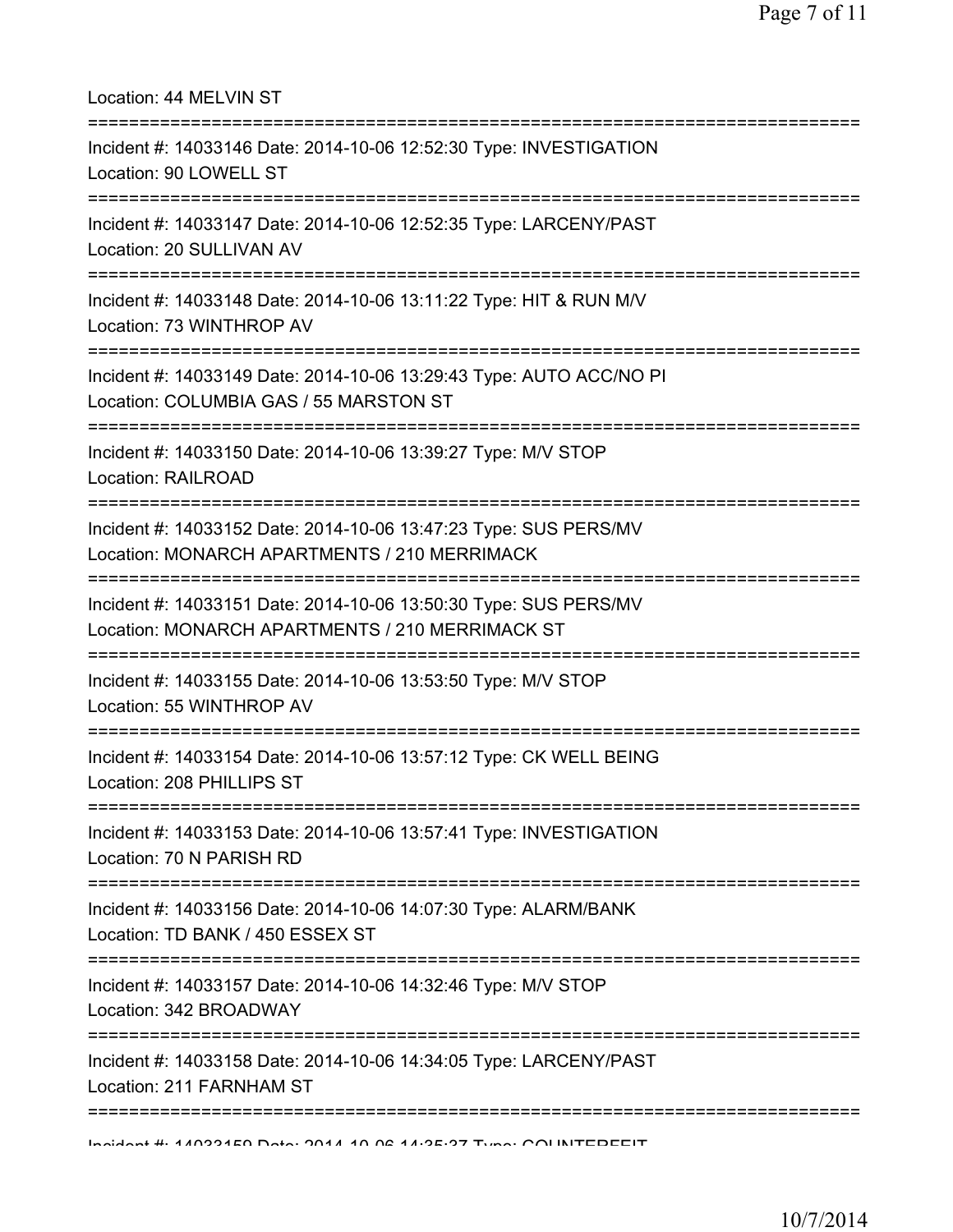| Location: HAFFNER'S / 194 S BROADWAY<br>==========================                                                      |
|-------------------------------------------------------------------------------------------------------------------------|
| Incident #: 14033160 Date: 2014-10-06 14:46:20 Type: INVESTIGATION<br>Location: 375 HAVERHILL ST                        |
| Incident #: 14033161 Date: 2014-10-06 14:46:28 Type: M/V STOP<br>Location: HAVERHILL ST & MAY ST                        |
| Incident #: 14033162 Date: 2014-10-06 14:48:34 Type: STOL/MV/PAS<br>Location: 236 E HAVERHILL ST                        |
| Incident #: 14033163 Date: 2014-10-06 14:58:29 Type: M/V STOP<br>Location: 276 BROADWAY                                 |
| Incident #: 14033164 Date: 2014-10-06 15:20:54 Type: M/V STOP<br>Location: FRANKLIN ST & TREMONT ST                     |
| Incident #: 14033165 Date: 2014-10-06 15:24:50 Type: DOMESTIC/PROG<br>Location: 700 ESSEX ST                            |
| Incident #: 14033166 Date: 2014-10-06 15:27:24 Type: 911 HANG UP<br>Location: 18 SUMMIT AV FL 2ND                       |
| Incident #: 14033167 Date: 2014-10-06 15:29:56 Type: HIT & RUN M/V<br>Location: ESSEX ST                                |
| Incident #: 14033168 Date: 2014-10-06 16:05:50 Type: SHOPLIFTING<br>Location: 700 ESSEX ST                              |
| Incident #: 14033169 Date: 2014-10-06 16:12:33 Type: AUTO ACC/PI<br>Location: HAMPSHIRE ST & PARK ST                    |
| Incident #: 14033171 Date: 2014-10-06 16:16:44 Type: INVESTIGATION<br>Location: 331 WATER ST<br>======================= |
| Incident #: 14033170 Date: 2014-10-06 16:16:55 Type: LARCENY/PAST<br>Location: 50 BROADWAY                              |
| Incident #: 14033172 Date: 2014-10-06 16:20:29 Type: ROBBERY ARMED<br>Location: 22 DOYLE ST                             |
|                                                                                                                         |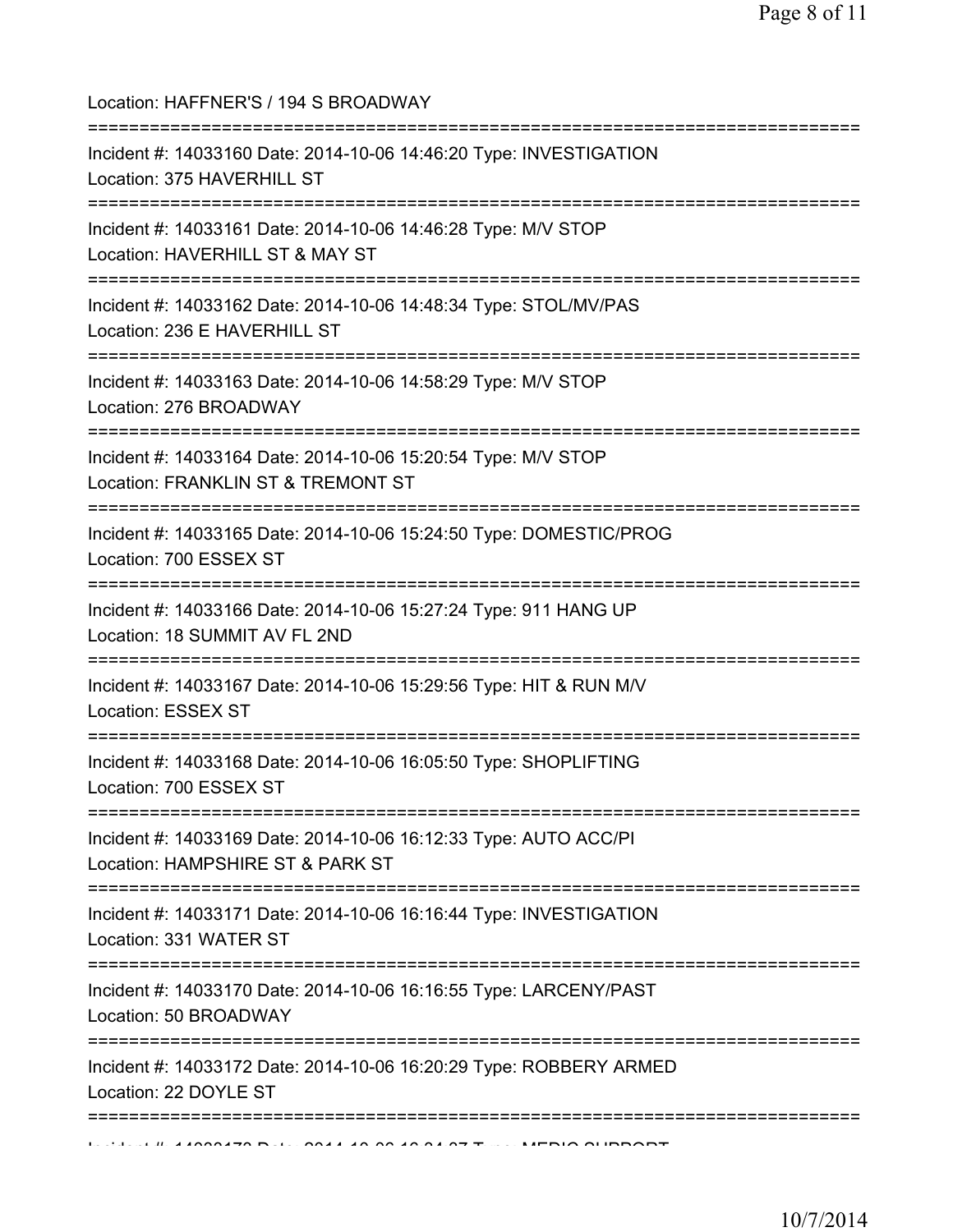| Location: COR UNUM / 191 SALEM ST                                                                                                                  |
|----------------------------------------------------------------------------------------------------------------------------------------------------|
| Incident #: 14033174 Date: 2014-10-06 17:33:53 Type: DISTURBANCE<br>Location: ABBOTT ST & OSGOOD ST                                                |
| Incident #: 14033175 Date: 2014-10-06 17:54:02 Type: ALARM/BURG<br>Location: GOOD SHEPARD / 412 HAMPSHIRE ST<br>================                   |
| Incident #: 14033176 Date: 2014-10-06 18:19:05 Type: DISTURBANCE<br>Location: 205 FERRY ST                                                         |
| Incident #: 14033177 Date: 2014-10-06 18:29:51 Type: DISTURBANCE<br>Location: 4 MAPLE ST                                                           |
| ============<br>Incident #: 14033178 Date: 2014-10-06 18:32:31 Type: M/V STOP<br>Location: LAWRENCE ST & OAK ST                                    |
| Incident #: 14033179 Date: 2014-10-06 18:33:49 Type: SUS PERS/MV<br>Location: FALLS BRIDGE / null                                                  |
| Incident #: 14033180 Date: 2014-10-06 18:40:28 Type: UNWANTEDGUEST<br>Location: 206 ESSEX ST #G FL 3<br>=========================                  |
| Incident #: 14033181 Date: 2014-10-06 18:44:00 Type: ALARM/BURG<br>Location: METRO PCS / 160 BROADWAY                                              |
| Incident #: 14033182 Date: 2014-10-06 18:50:03 Type: M/V STOP<br>Location: 54 BOXFORD ST                                                           |
| -=============================<br>Incident #: 14033183 Date: 2014-10-06 18:53:44 Type: M/V STOP<br>Location: S UNION ST & WINTHROP AV              |
| ;========================<br>:===============<br>Incident #: 14033184 Date: 2014-10-06 18:54:00 Type: DOMESTIC/PROG<br>Location: 47 HUDSON AV FL 3 |
| Incident #: 14033185 Date: 2014-10-06 18:54:46 Type: ALARM/HOLD<br>Location: 100 WINTHROP AV                                                       |
| Incident #: 14033186 Date: 2014-10-06 19:02:55 Type: UNKNOWN PROB<br>Location: 42 CROSS ST                                                         |
|                                                                                                                                                    |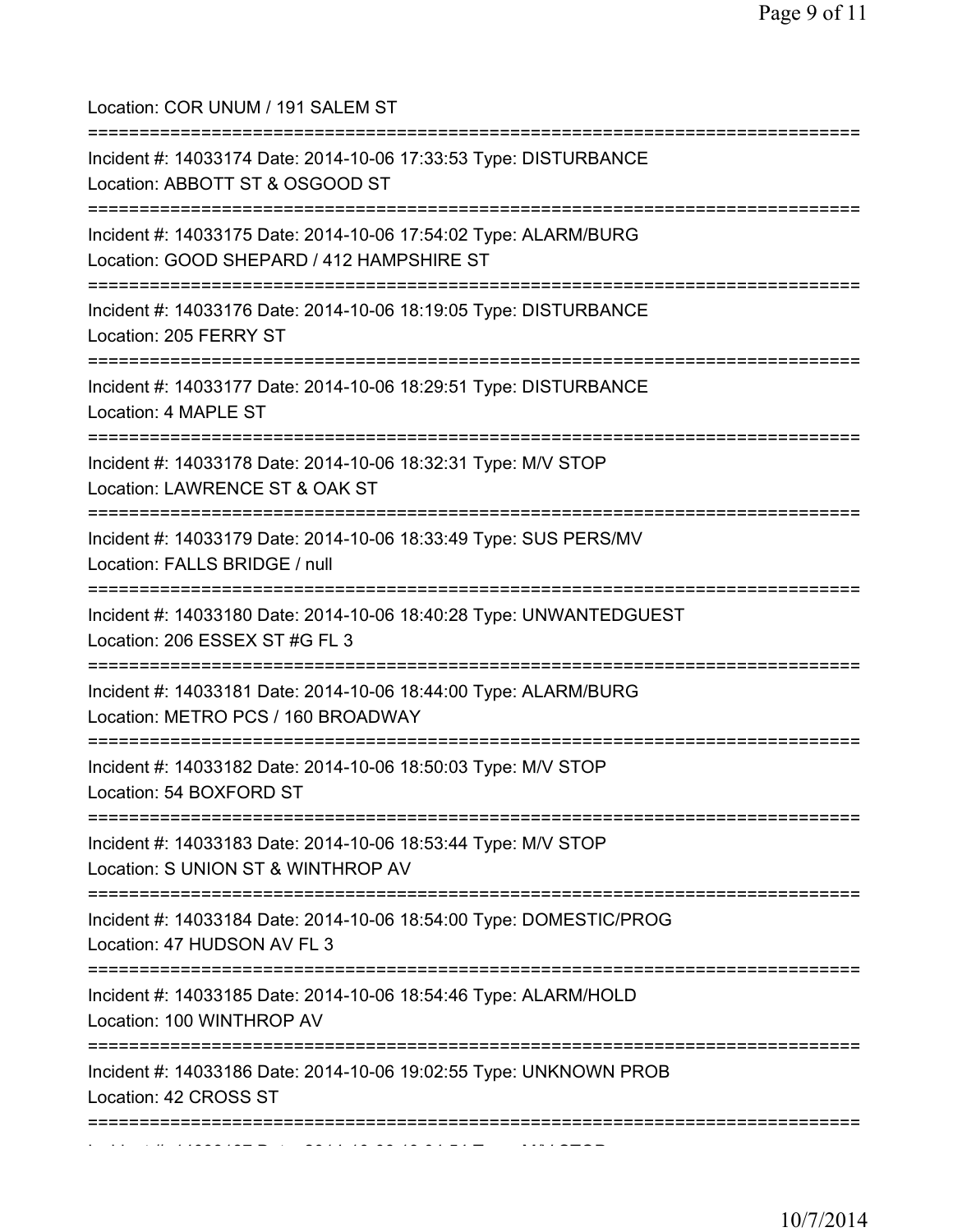Location: ANDOVER ST & BLANCHARD ST =========================================================================== Incident #: 14033188 Date: 2014-10-06 19:16:17 Type: M/V STOP Location: ANDOVER ST & PARKER ST =========================================================================== Incident #: 14033189 Date: 2014-10-06 19:22:22 Type: B&E/PAST Location: 457 S BROADWAY FL 1 =========================================================================== Incident #: 14033190 Date: 2014-10-06 19:48:27 Type: M/V STOP Location: ABBOTT ST & PARKER ST =========================================================================== Incident #: 14033191 Date: 2014-10-06 19:59:20 Type: ALARM/BURG Location: FRIDA RESIDENCE / 25 PLEASANT PL =========================================================================== Incident #: 14033192 Date: 2014-10-06 20:18:47 Type: TRESPASSING Location: GEISLER STATE POOL / 50 HIGH ST =========================================================================== Incident #: 14033193 Date: 2014-10-06 20:21:28 Type: ALARM/BURG Location: DIAMOND IRON WORKS / 109 BLANCHARD ST =========================================================================== Incident #: 14033194 Date: 2014-10-06 20:25:49 Type: UNWANTEDGUEST Location: 123 WILLOW ST FL 3 =========================================================================== Incident #: 14033195 Date: 2014-10-06 20:33:19 Type: M/V STOP Location: GOLDEN HOUSE / 129 S BROADWAY =========================================================================== Incident #: 14033196 Date: 2014-10-06 20:38:07 Type: HOME INVASION Location: 248 S BROADWAY FL 1 =========================================================================== Incident #: 14033197 Date: 2014-10-06 20:44:07 Type: DOMESTIC/PROG Location: 148 EXCHANGE ST FL 3 =========================================================================== Incident #: 14033198 Date: 2014-10-06 21:09:39 Type: MV/BLOCKING Location: 93 SARATOGA ST =========================================================================== Incident #: 14033199 Date: 2014-10-06 21:13:57 Type: COURT DOC SERVE Location: 222 ESSEX ST #208 =========================================================================== Incident #: 14033200 Date: 2014-10-06 21:37:54 Type: ASSIST FIRE Location: 69 NEWBURY ST ===========================================================================